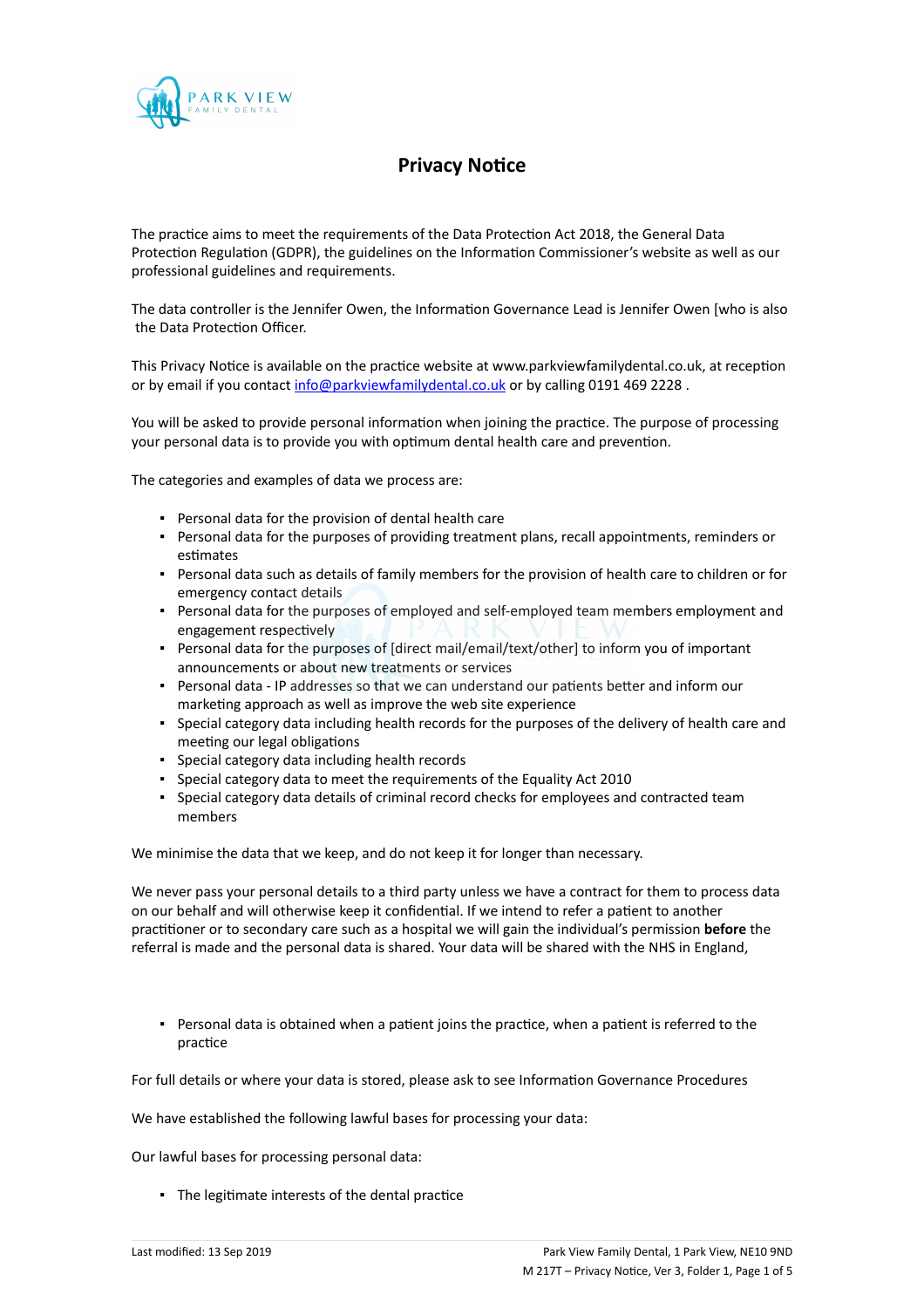

- Processing is necessary for the performance of a contract with the data subject or to take steps to enter into a contract
- Consent of the data subject
- To comply with our legal obligations

Our lawful bases for processing special category data:

- Processing is necessary for health care purposes
- Processing necessary for identifying or keeping under review the existence or absence of equality of opportunity or treatment between groups of people with the view to enabling such equality to be promoted or maintained
- We obtain consent of the data subject to process criminal record checks

The reasons we process the data include:

- To maintain your contemporaneous clinical records
- To provide you with dental treatment, prevention and oral health advice
- To carry out financial transactions with you
- To manage your NHS or private dental care treatment
- To send your personal data to the General Dental Council or other authority as required by law
- To communicate with you as and when required including appointment reminders, treatment plans, estimates and other communications about your treatment or the practice
- To communicate with your next of kin in an emergency
- If a parent or carer to communicate with you about the person you parent or care for
- To refer you to other dentists or doctors and health professionals as required
- **•** To obtain criminal record disclosures for team members
- For debt recovery
- To continually improve the care and service you receive from us

The personal data we process includes:

Your name, address, gender, date of birth, NHS number, medical history, dental history, family medical history, family contact details, marital status financial details for processing payment, your doctor's details and details of treatment at the practice. We may process more sensitive special category data including ethnicity, race, religion, or sexual orientation so that we can meet our obligations under the Equality Act 2010, or for example to modify treatment to suit your religion and to meet NHS obligations.

The retention period for special data in patient records is a minimum of 10 years and may be longer for complex records or to meet our legal requirements. The retention period for staff records is 6 years. The retention periods for other personal data is 2 years after it was last processed. Details of retention periods are available in the Record Retention procedure available from the practice.

We obtain your personal details when you enquire about our care and service, when you join the practice, when you subscribe to our newsletter or register online, when you complete a registration or medical history form and when another practitioner refers you for treatment at our practice. Occasionally patients are referred to us from other official sources such as NHS clinics or hospitals.

You have the following personal data rights:

- The right to be informed about the collection and use of your personal data
- $\blacksquare$  The right of access to have a free copy of your data that we have
- The right to rectification to correct the data we have if it is inaccurate or incomplete
- The right to deletion of your personal data (clinical records must be retained for a certain time period)
- **·** The right to restrict processing of your personal data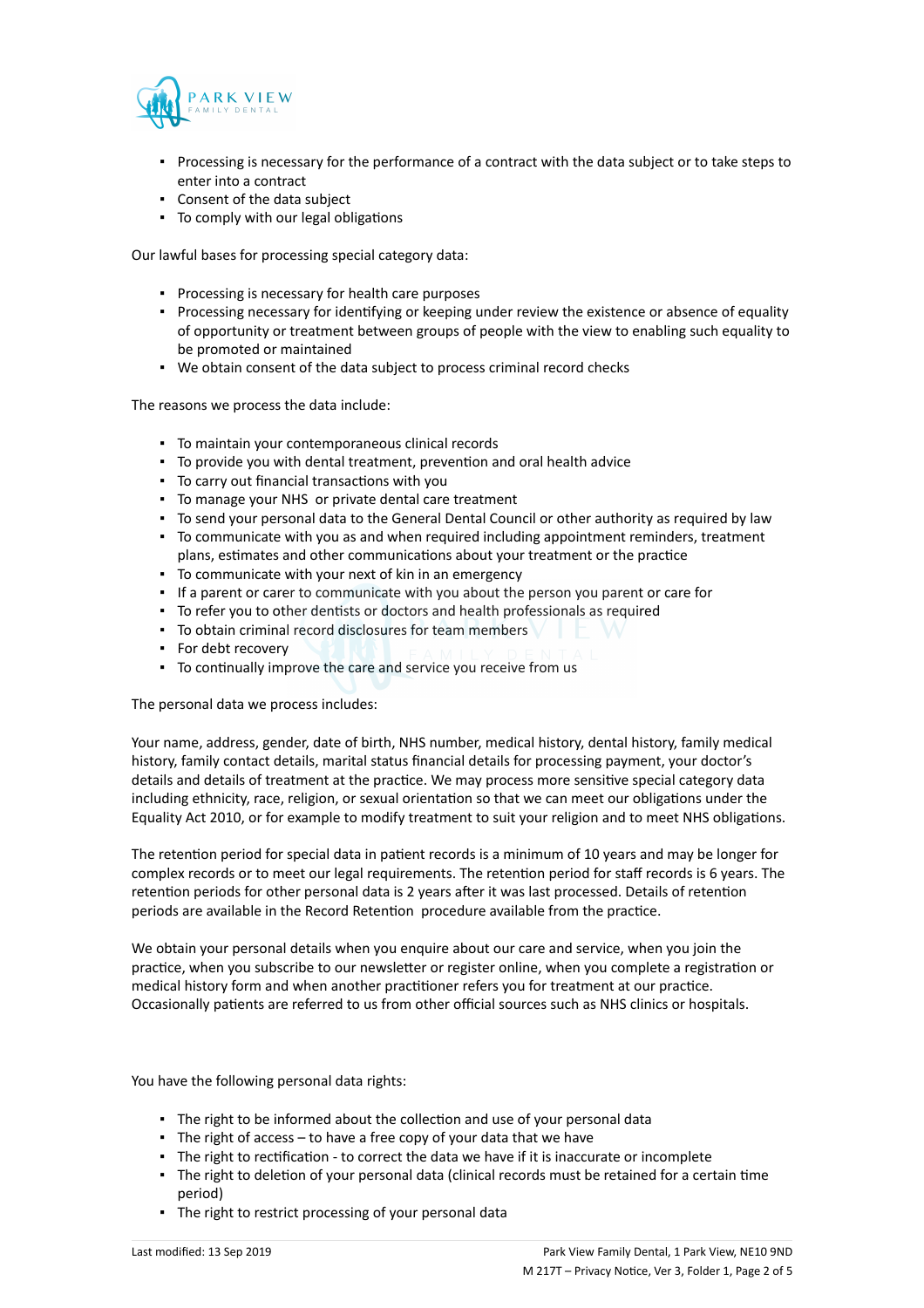

- The right to data portability to have your data transferred to someone else
- The right to object to the processing of your personal data.
- Rights in relation to automated decision making and profiling

Further details of these rights can be seen in our Information Governance Procedures or at the [Information Commissioner's website](https://ico.org.uk/for-organisations/guide-to-the-general-data-protection-regulation-gdpr/individual-rights/). Here are some practical examples of your rights:

- If you **are** a patient of the practice you have the right to withdraw consent for important notifications, newsletters, surveys or marketing. You can inform us to correct errors in your personal details or withdraw consent from communication methods such as telephone, email or text. You have the right to obtain a free copy of your patient records within one month.
- If you are **not** a patient of the practice you have the right to withdraw consent for processing personal data, to have a free copy of it within one month, to correct errors in it or to ask us to delete it. You can also withdraw consent from communication methods such as telephone, email or text.

We have carried out a Privacy Impact Assessment and you can request a copy from the details below. The details of how we ensure security of personal data is in our Security Risk Assessment and Information Governance Procedures.

## **Comments, suggestions and complaints**

Please contact the IG Lead at the practice for a comment, suggestion or a complaint about your data processing at info@parkviewfamilydental.co.uk, or 0191 469 2228 or by writing to or visiting the practice at 1 Park View, Sunderland Road, Felling, Tyne & Wear, NE10 9ND. We take complaints very seriously.

If you are unhappy with our response or if you need any advice you should contact the Information Commissioner's Office (ICO). Their telephone number is 0303 123 1113, you can also [chat online with an](https://ico.org.uk/global/contact-us/live-chat/) [advisor.](https://ico.org.uk/global/contact-us/live-chat/) The ICO can investigate your claim and take action against anyone who's misused personal data. You can also visit their website for information on [how to make a data protection complaint](http://www.ico.org.uk/complaints).

## **Related practice procedures**

You can also use these contact details to request copies of the following practice policies or procedures:

- Data Protection and Information Security Policy (M 233-DPT), Consent Policy (M 233-CNS)
- Privacy Impact Assessment (M 217Q), Information Governance Procedures (M 217C), Record Retention (M 215)

If you have an enquiry or a request please contact the Information Governance Lead Jennifer Owen Park View Family Dental, 1 Park View, Sunderland Road, Felling, Tyne & Wear, NE10 9ND, Email: info@parkviewfamilydental.co.uk,

Phone: 0191 469 2228.

Thank you.

## Data Opt-Out Policy (England)

How the NHS and care services use your information

Park View Family Dental is one of many organisations working in the health and care system to improve care for patients and the public. Whenever you use a health or care service, such as attending Accident & Emergency or using Community Care services, important information about you is collected in a patient record for that service. Collecting this information helps to ensure you get the best possible care and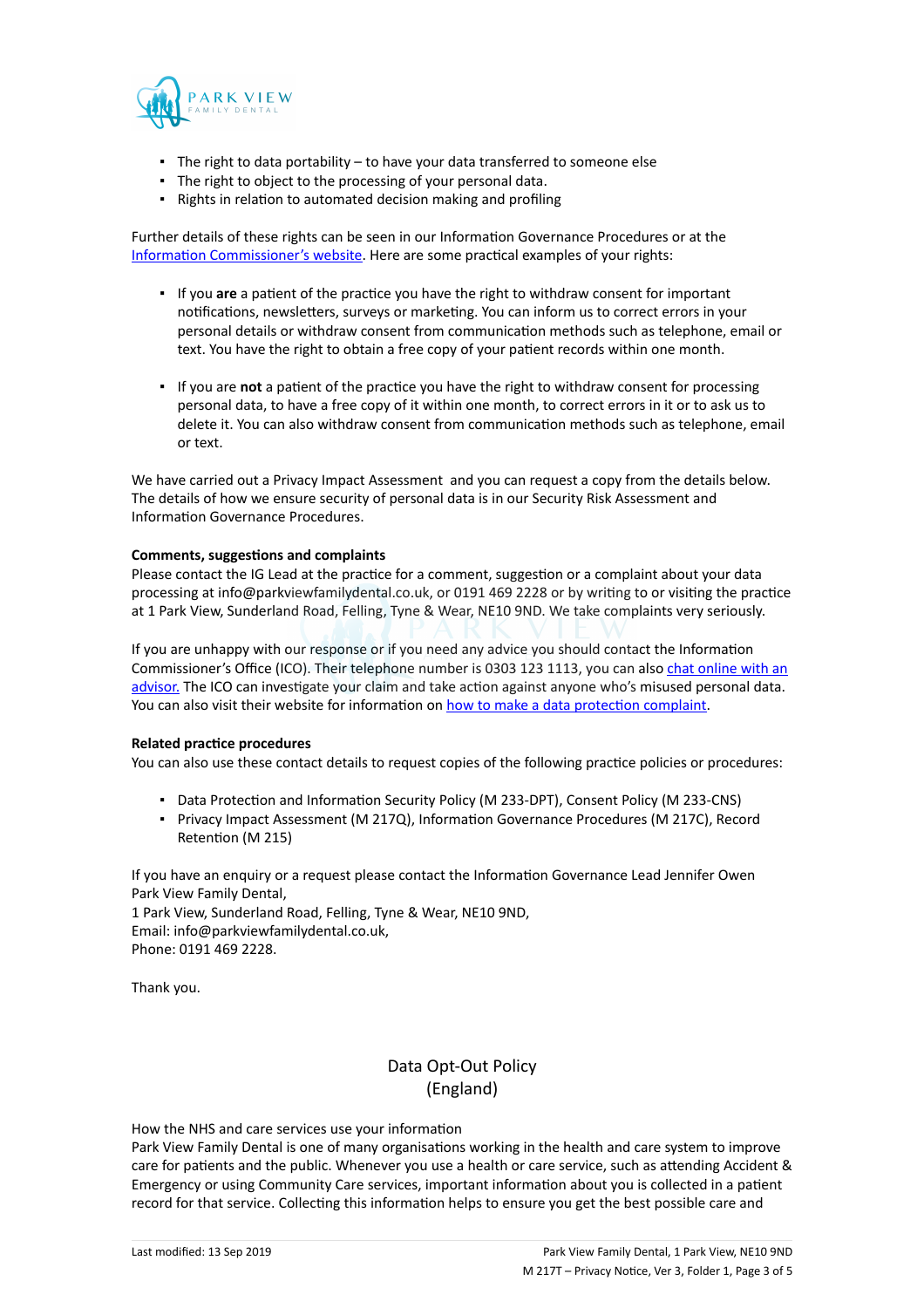

treatment. The information collected about you when you use these services can also be used and provided to other organisations for purposes beyond your individual care, for instance to help with:

- Improving the quality and standards of care provided
- Research into the development of new treatments
- Preventing illness and diseases
- Monitoring safety
- Planning services

This may only take place when there is a clear legal basis to use this information. All these uses help to provide better health and care for you, your family and future generations. Confidential patient information about your health and care is only used like this where allowed by law.

Most of the time, anonymised data is used for research and planning so that you cannot be identified in which case your confidential patient information isn't needed.

You have a choice about whether you want your confidential patient information to be used in this way. If you are happy with this use of information you do not need to do anything. If you do choose to opt out your confidential patient information will still be used to support your individual care. To find out more or to register your choice to opt out, please visit [www.nhs.uk/your-nhs-data-matters](http://www.nhs.uk/your-nhs-data-matters). On this web page you will:

- See what is meant by confidential patient information
- Find examples of when confidential patient information is used for individual care and examples of when it is used for purposes beyond individual care
- **Find out more about the benefits of sharing data**
- Understand more about who uses the data
- Find out how your data is protected
- Be able to access the system to view, set or change your opt-out setting
- Find the contact telephone number if you want to know any more or to set/change your opt-out by phone
- See the situations where the opt-out will not apply

You can also find out more about how patient information is used at: [https://www.hra.nhs.uk/information-about-patients/](https://www.hra.nhs.uk/information-about-patients/%20) (which covers health and care research); and <https://understandingpatientdata.org.uk/what-you-need-know> (which covers how and why patient information is used, the safeguards and how decisions are made)

You can change your mind about your choice at any time.

Data being used or shared for purposes beyond individual care does not include your data being shared with insurance companies or used for marketing purposes and data would only be used in this way with your specific agreement.

Health and care organisations have until 2020 to put systems and processes in place so they can be compliant with the national data opt-out and apply your choice to any confidential patient information they use or share for purposes beyond your individual care.

Our practice only uses your personal health data to provide individualised care to you and does not disclose your data for any other purposes. The the national data opt-out does not apply to our usage of your data and we are compliant with the policy.